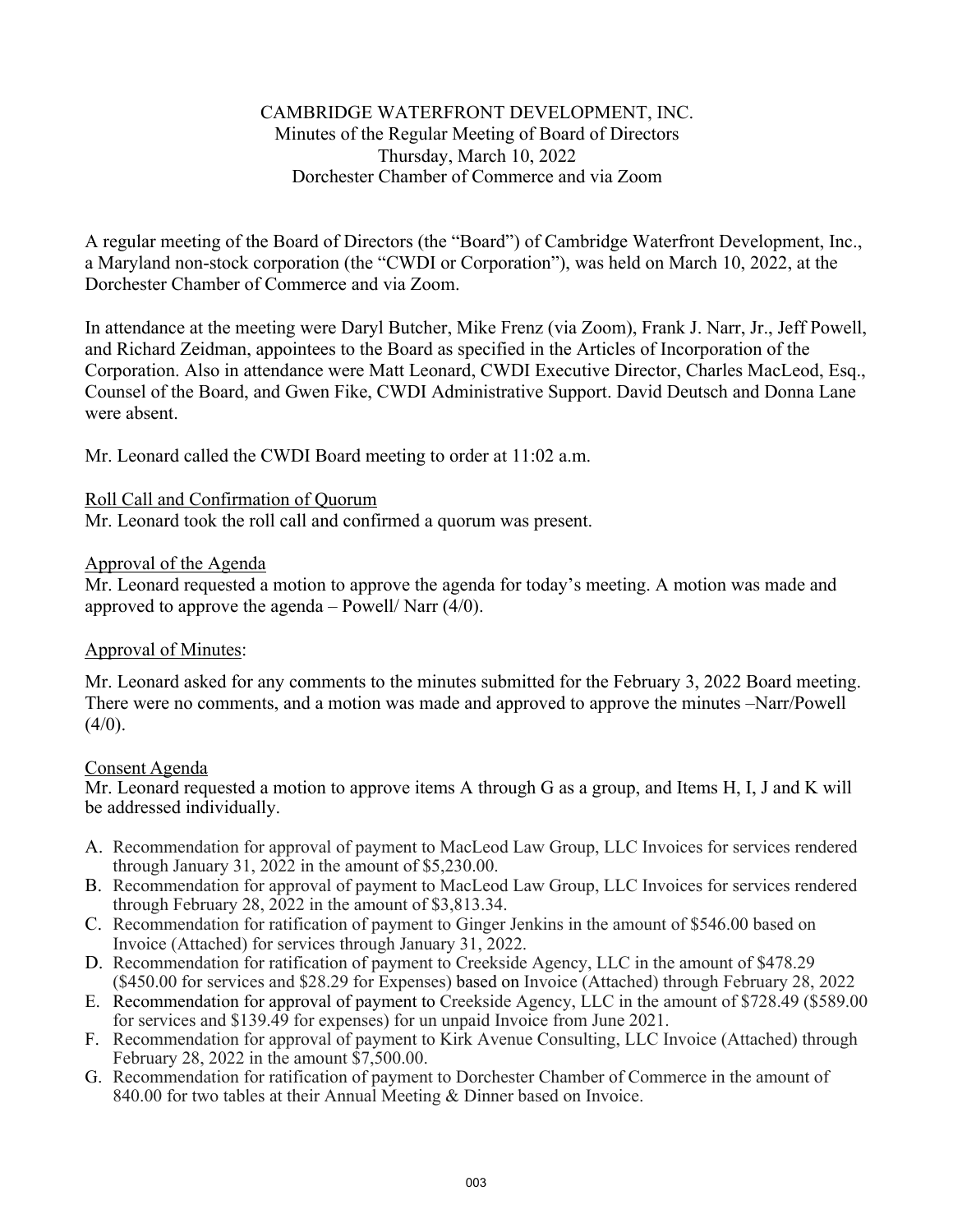A motion was made and approved to approve Items A, B, C, D, E, F and G in the Consent Agenda – Powell/Narr (4/0).

- H. Recommendation for ratification of payment made to BCT in the amount \$20,785.27, pass through from reimbursement of grant funds from DHCD. Mr. Leonard reviewed the status of the payment for the group and requested a motion for ratification of the payment. The motion was made and approved - Butcher/Powell (4/0).
- I. Recommendation for payment of \$73,715.08 to BCT for invoices though January 15, 2022, out of operating funds to partially satisfy CWDI's required \$100,000 grant match requirement for professional services. Mr. Leonard reviewed the outstanding BCT invoices for the group and requested a motion to approve the payment to BCT. The motion was made and approved – Powell/Zeidman (4/0).
- J. Adopt a Resolution authorizing Matthew Leonard, as Executive Director, to execute documents related to the Award and Management of the State of Maryland FY 2022 Operating Assistance Grant. Mr. Leonard provided the board with an update on the filing of the grant and requested a motion to adopt the resolution authorizing him to sign the documents relating to the grant. A motion was made and approved  $-$  Powell/Narr (4/0).
- K. Approve a release of lease for Sailwinds West/Grady Wilson. Mr. MacLeod reviewed the terms of the release with the Board members and the group discussed. A motion was made and approved for a release of the lease for Sailwinds West/Grady Wilson – Powell/Zeidman (4/0).
- Mr. Frenz joined the meeting via zoom at 11:14am.

#### Committee Reports

Finance Committee – Mr. Narr reported that the Finance Committee met on March  $7<sup>th</sup>$ . Mr. Narr provided an overview of the financial procedures. He explained there will now be financial statements for CWDI, LLC and CWDI Holdings, LLC, and the records will now be recorded on an accrual basis versus a cash basis. He presented the February financial statements for CWDI, LLC and CWDI Holdings, LLC to the group and discussed the added details that will be available going forward.

Mr. Narr made a recommendation that CWDI return to a calendar year versus a fiscal year, as it better reflects how CWDI plans and budgets. If this change is made, a Form 990 would be filed for the time period of July 1 through December 31, 2021. Mr. Narr indicated that the finance committee met with Roy Geiser, CPA, of UHY who provided an overview of procedures to begin conducting an annual audit. The audit would go back to opening balances and would provide management letters and footnotes.

Mr. Leonard presented a motion to revert CWDI financials to a calendar year from a fiscal year and have the appropriate documentation prepared to make such a change. The motion was made and approved – Narr/Powell (5/0).

Mr. Leonard made a recommendation to have UHY conduct a calendar year audit as of December 31, 2021. A motion was made and approved – Narr/Powell (5/0).

Mr. Narr will work with Ms. Jenkins to modify the financials to a calendar year.